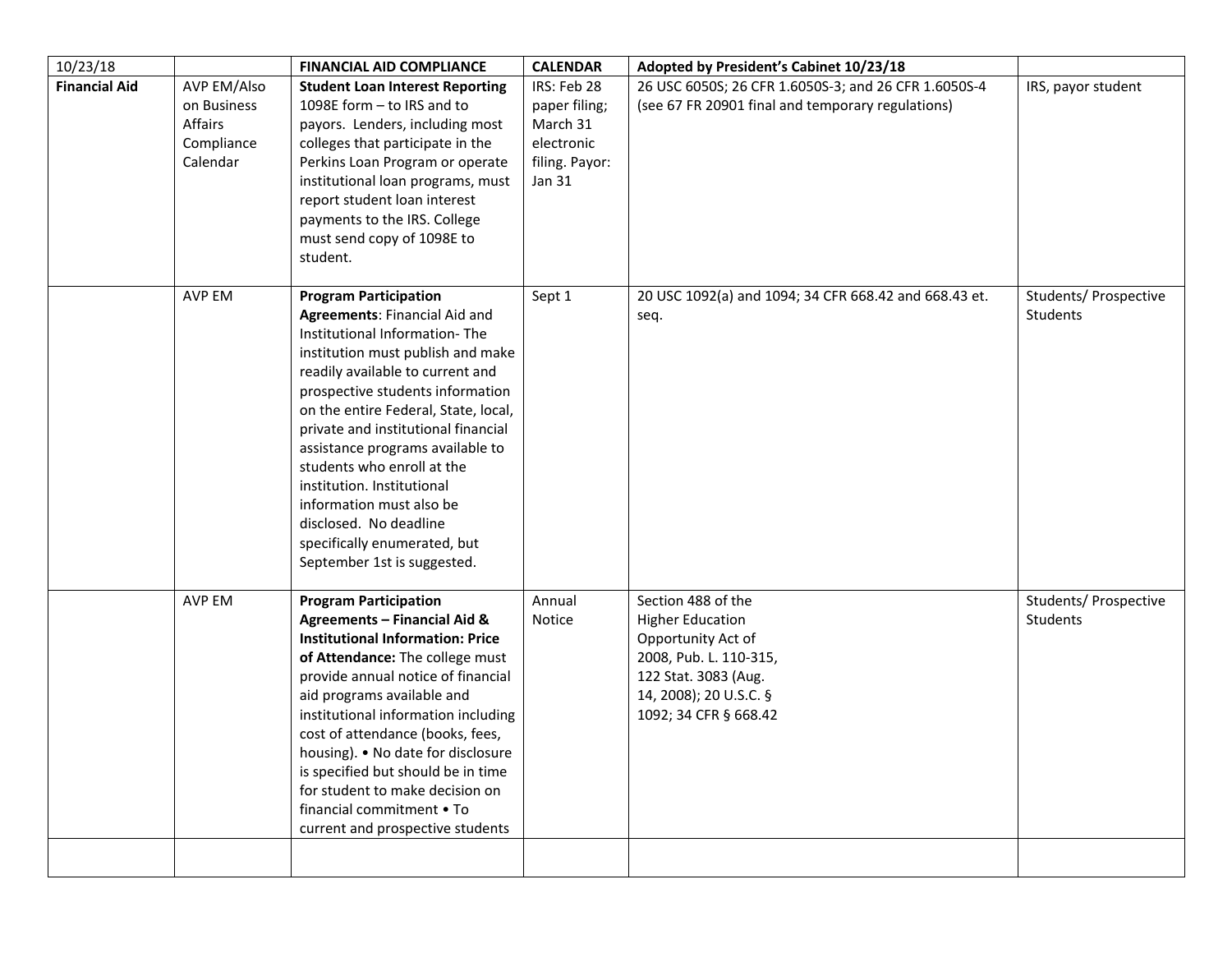| Unit                     | <b>Position</b><br>Responsible | <b>Compliance Activity</b>                                                                                                                                                                                                                                                                                                                                                   | Deadline/<br>Frequency                                                                                                                      | <b>Authority</b>                                                                                                                                                                                                                        | Recipient                                                          |
|--------------------------|--------------------------------|------------------------------------------------------------------------------------------------------------------------------------------------------------------------------------------------------------------------------------------------------------------------------------------------------------------------------------------------------------------------------|---------------------------------------------------------------------------------------------------------------------------------------------|-----------------------------------------------------------------------------------------------------------------------------------------------------------------------------------------------------------------------------------------|--------------------------------------------------------------------|
| Enrollment<br>Management | AVP EM                         | <b>Refund Policy - Requirements</b><br>for Withdrawal and Return of<br>Title IV - IHE participating in<br>federal assistance programs must<br>disclose information of the rights<br>and responsibilities of students<br>receiving financial assistance<br>including refund policy,<br>withdrawal from the institution,<br>and return of financial aid.                       | Annual<br>disclosure                                                                                                                        | Section 485(a)(1)-(2) of<br>the HEOA, Pub. L. 110-<br>315, 122 Stat. 3083<br>(Aug. 14, 2008); 20<br>U.S.C. $\S$ 1092(a)(1)-(2);<br>34 CFR 668.43                                                                                        | Students                                                           |
|                          | AVP EM                         | <b>Code of Conduct for Education</b><br>Loans - Financial Aid: Each<br>institution of higher education<br>that participates in Federal Family<br>Education Loan Program (FFELP)<br>or private education loans must<br>develop a code of conduct with<br>respect to officers, employees,<br>and agents that have financial<br>aid responsibilities.                           | Annual<br>reminder                                                                                                                          | Sections 493(a)(1) and<br>493(c) of the Higher<br><b>Education Opportunity</b><br>Act of 2008, Pub. L. 110-315, 122 Stat.<br>3083 (Aug. 14, 2008);<br>20 U.S.C. §§ 1094(a)25<br>and (e); 34 CFR §<br>601.21; 34 CFR §<br>668.14(b)(27); | Annual reminder to<br>employees; publish on<br>website             |
|                          | <b>AVP EM</b>                  | FISAP reporting (by October 1st<br>of each year) Fiscal Operations<br>Report and Application to<br>Participate represents fiscal<br>operations and request for future<br>funding for Title IV Federal<br>Campus Based Funds (SEOG,<br>Perkins Loans and Workstudy)<br>and Federal Pell Grant Reporting.                                                                      | End of<br>September;<br>see annual<br>notice for<br>actual date.<br>Report on<br>prior fiscal<br>year; apply<br>for upcoming<br>fiscal year | 20 USC 1094; 34 CFR 673.3; 20 USC 1087bb and 34 CFR<br>674.19 (Federal Perkins Loan); 42 USC 2752 and 34 CFR<br>675.19 (FWS); 20 USC 1070b-3 and 34 CFR 676.19 (FSEOG)<br>https://ifap.ed.gov/fisapformandinst/1819FISAPForm.html       | US Department of<br><b>Education, Department</b><br>of Student Aid |
|                          | AVP EM                         | <b>Contact Information for</b><br><b>Assistance in Obtaining</b><br>Information on Financial Aid-<br><b>Disclosure: Institutions must</b><br>make available to enrolled and<br>prospective students information<br>regarding how and where to<br>contact individuals designated to<br>assist enrolled and prospective<br>students with student financial<br>aid information. | ongoing                                                                                                                                     | 20 U.S.C. § 1092(a)(1)-<br>(2); 34 CFR §§ 668.43<br>and 668.44                                                                                                                                                                          |                                                                    |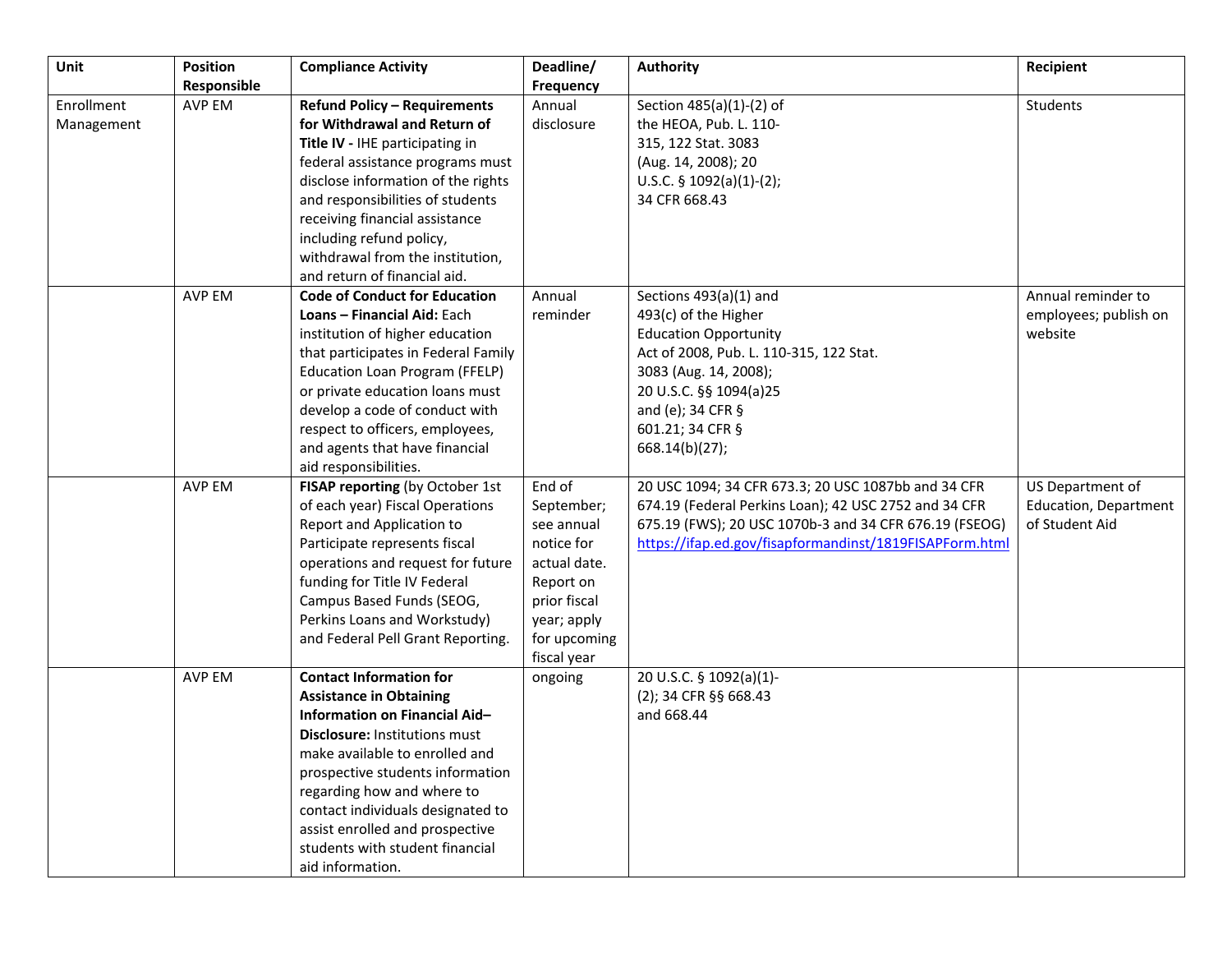| Unit       | <b>Position</b> | <b>Compliance Activity</b>                                         | Deadline/ | <b>Authority</b>                                | Recipient |
|------------|-----------------|--------------------------------------------------------------------|-----------|-------------------------------------------------|-----------|
|            | Responsible     |                                                                    | Frequency |                                                 |           |
| Enrollment | <b>AVP EM</b>   | <b>Notice of Federal Student</b>                                   | ongoing   | 20 U.S.C. §§ 1091(r)(1)-                        |           |
| Management |                 | <b>Financial Aid Penalties for Drug</b>                            |           | $(2)$ and $1092(k)$                             |           |
|            |                 | Law Violations: Institutions of                                    |           | Also contained in EGSC alcohol and drug policy: |           |
|            |                 | higher education must provide                                      |           | http://www.ega.edu/policy/04-drug-and-alcohol-  |           |
|            |                 | notice to each student upon                                        |           | policy.pdf?10617                                |           |
|            |                 | enrollment in financial aid in                                     |           |                                                 |           |
|            |                 | which the student would be                                         |           |                                                 |           |
|            |                 | receiving any grant, loan, or work                                 |           |                                                 |           |
|            |                 | assistance.                                                        |           |                                                 |           |
|            |                 | <b>Net Price Calculator: Each</b>                                  | Ongoing   | 20 U.S.C. § 1015a(a)(3)                         |           |
|            |                 | institution of higher education                                    | /updates  | and $(h)$                                       |           |
|            |                 | that participates in Title IV federal                              |           |                                                 |           |
|            |                 | student aid programs must post a                                   |           |                                                 |           |
|            |                 | net price calculator. The net price                                |           |                                                 |           |
|            |                 | calculator is required for all                                     |           |                                                 |           |
|            |                 | Title IV institutions that enroll                                  |           |                                                 |           |
|            |                 | full-time, first-time degree- or                                   |           |                                                 |           |
|            |                 | certificate-seeking undergraduate                                  |           |                                                 |           |
|            |                 | students.                                                          |           |                                                 |           |
|            |                 | <b>Student Loan Information</b>                                    | Ongoing   | Section 488(c) of the                           |           |
|            |                 | <b>Published by Department of</b>                                  |           | HEOA, Pub. L. 110-315,                          |           |
|            |                 | <b>Education: Institutions must</b>                                |           | 122 Stat. 3083 (Aug.                            |           |
|            |                 | provide information published by                                   |           | 14, 2008); 20 U.S.C. §                          |           |
|            |                 | Department of Education to                                         |           | 1092(d)                                         |           |
|            |                 | students at any time that                                          |           |                                                 |           |
|            |                 | information regarding loan                                         |           |                                                 |           |
|            |                 | availability is provided, including                                |           |                                                 |           |
|            |                 | rights and responsibilities of                                     |           |                                                 |           |
|            |                 | students and institutions under                                    |           |                                                 |           |
|            |                 | Title IV, HEA loan programs.                                       |           |                                                 |           |
|            |                 | <b>Private Education Loan -</b>                                    | Ongoing   | Section 493(a)(1) of                            |           |
|            |                 | Disclosure: Institutions or                                        |           | the HEOA, Pub. L. 110-                          |           |
|            |                 | institution-affiliated organizations                               |           | 315, 122 Stat. 3083                             |           |
|            |                 | that provide information                                           |           | (Aug. 14, 2008); US                             |           |
|            |                 | regarding private education loan<br>must provide private education |           | U.S.C. §§ 1019a-<br>1019d; 34 CFR §             |           |
|            |                 | loan disclosures regardless of                                     |           | 601.11; 34 CFR §                                |           |
|            |                 | whether the institution                                            |           | 601.30; 34 CFR §                                |           |
|            |                 | participates in a preferred lender                                 |           | 668.14(b)(29)                                   |           |
|            |                 | arrangement.                                                       |           |                                                 |           |
|            |                 |                                                                    |           |                                                 |           |